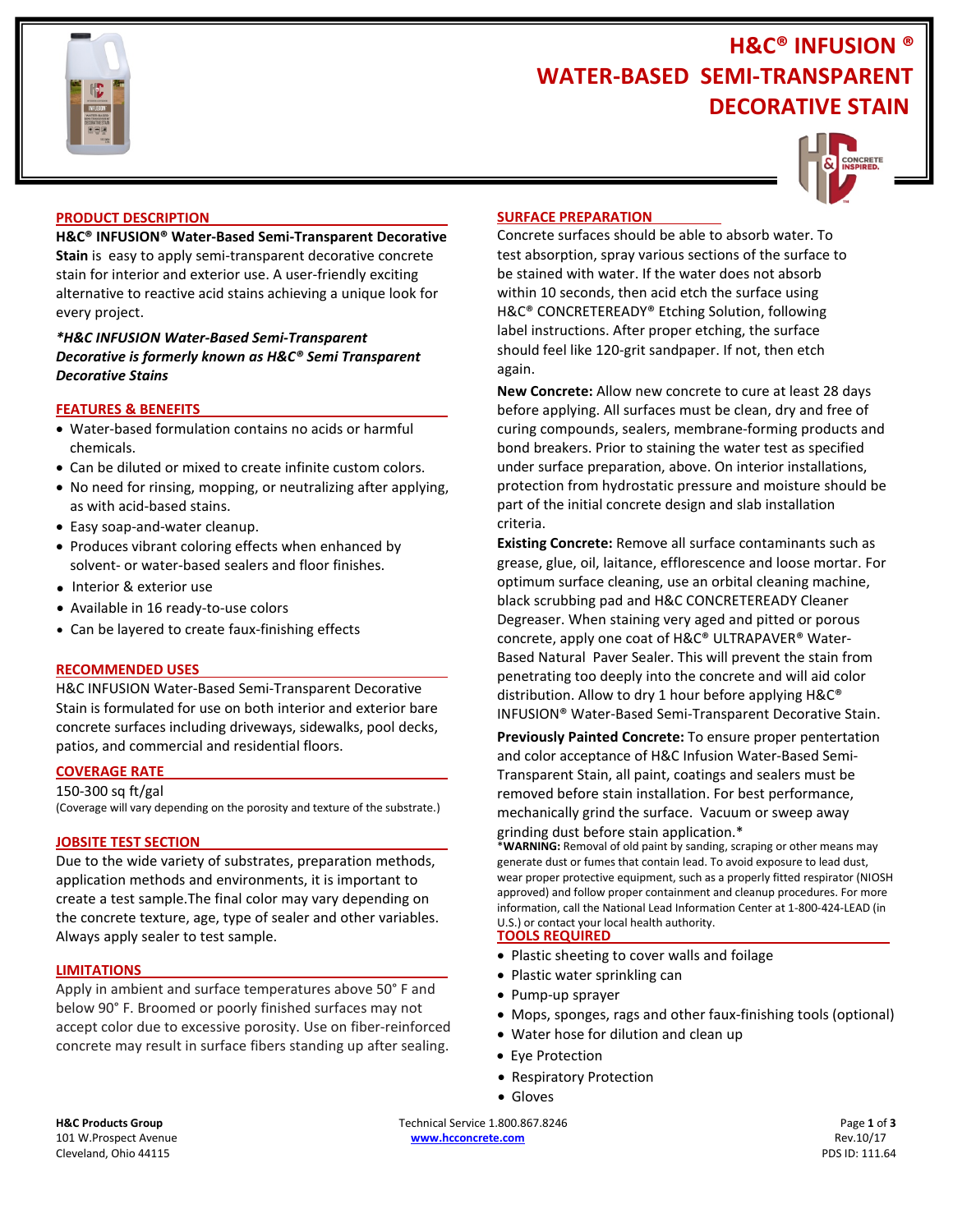#### **APPLICATION INSTRUCTIONS**

Before staining, rope off areas to be stained and use plastic sheeting to cover and protect surrounding surfaces and vegetation. Do not allow open containers to stand on untreated concrete surfaces, as staining will occur if the material is spilled.

**How to Apply:** Apply a first coat of H&C INFUSION Water-Based Semi-Transparent Decorative Stain using a pump-up sprayer and a cone-shaped tip in a circular motion.This method of application will prevent tracking or lap lines from developing. You can apply the stain full strength or dilute with water to lighten the color, if desired. Do not exceed a 4:1 water-to-stain mix ratio.

**Additional Coats:** You can apply additional coats of the same stain color or supplementary colors, depending on the desired appearance. Allow a dry time of 4 to 6 hours between coats. Apply lighter colors first to achieve a layered look. In addition to spraying, application can be done using mops, sponges, rags and other faux-finishing tools.

**Sealing:** Allow H&C INFUSION Water-Based Semi-Transparent Decorative Stain to dry 4 to 6 hours before applying a sealer. You can topcoat the stain with any topical H&C solvent- or water-based sealer. For high-traffic or commercial applications, use H&C™ CLEARPROTECT™ High-Performance Industrial Clear Sealer. A minimum of two coats of sealer are required. Typically, solvent-based sealers will darken the stain, so test the sealer along with the color prior to full-scale application. Sacrificial finishes, such as H&C INFUSION Industrial Floor Finish, can be applied as a final coat to improve durability.

#### **CLEANUP**

Clean tools and any spills or spatters immediately using soap and warm water.

#### **DISPOSAL**

Dispose of leftover stain product and cleaning residue in accordance with federal and state regulations.

#### **MAINTENANCE**

For maintenance, please referrence the appropriate sealer data page. Surfaces treated with H&C INFUSION Water-Based Semi-Transparent Decorative Stain are easily cleaned using 3 parts water to 1 part H&C CONCRETEREADY Cleaner Degreaser.

#### **PHYSICAL PROPERTIES**

| <b>Typical Physical Properties and Characteristics</b> |                    |              |
|--------------------------------------------------------|--------------------|--------------|
| <b>Property</b>                                        | <b>Test Method</b> | <b>Value</b> |
| Dry Time (@ 77°F, 50% RH)*                             |                    |              |
|                                                        | Recoat             | 4-6 hours    |
|                                                        | Sealing            | 4-6 hours    |
| Flash Point                                            | ASTM D93, PMCC     | N/A          |
| <b>VOC</b>                                             | EPA Method 24      | $<$ 50 g/L   |
| Finish (unsealed)                                      |                    | None         |
| Volume Solid                                           | <b>ASTM D2832</b>  | $10\% + 2\%$ |

*\*Temperature and humidity dependent.*